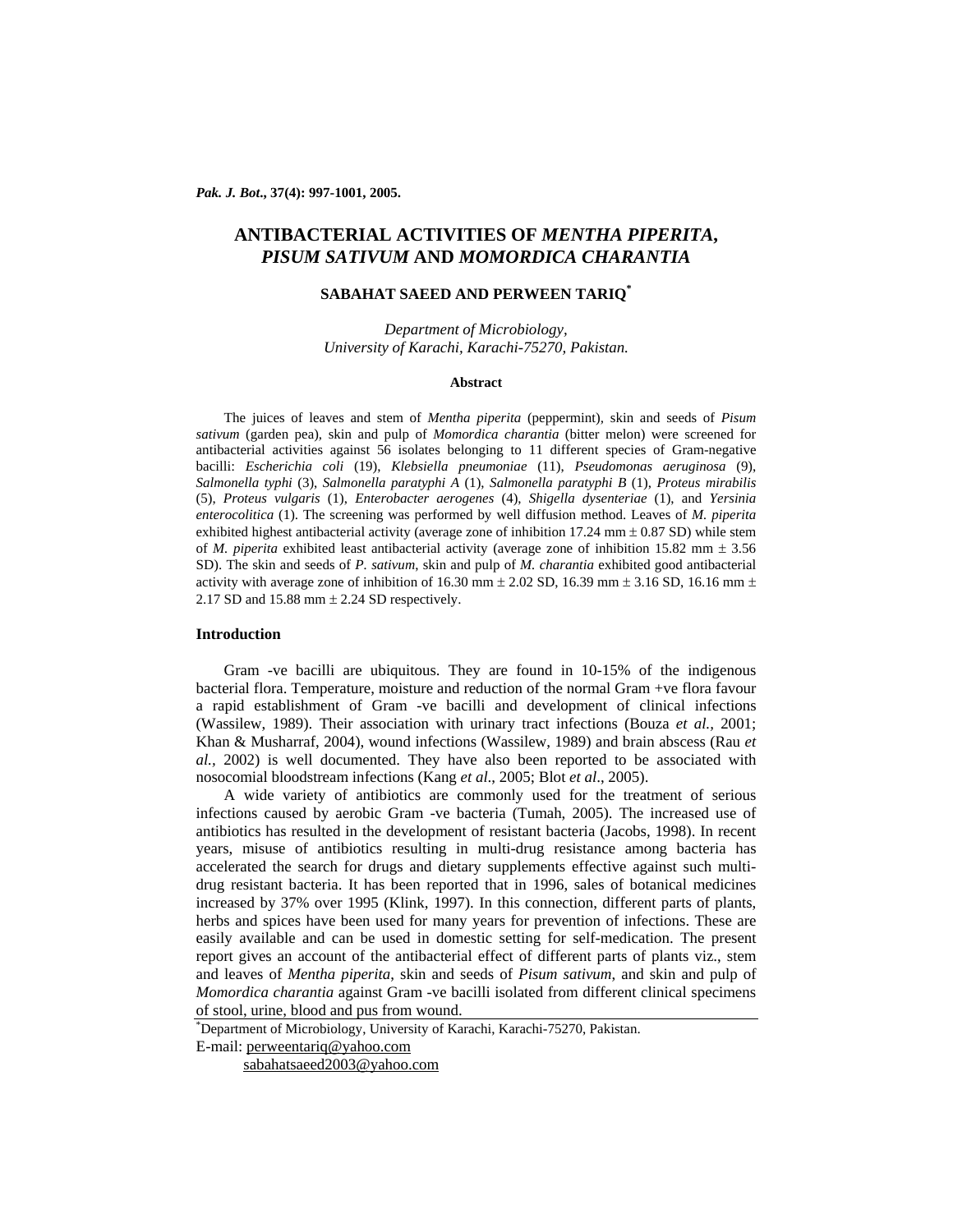### **Materials and Methods**

**Maintenance of isolates:** A total of 56 isolates belonging to 11 different species of Gram -ve bacilli (Table 1), isolated from clinical specimens of stool, urine, blood and pus from wound were maintained on tryptone soy agar (TSA) (Oxoid).

**Preparation of juices:** The vegetables were purchased from a local market of Karachi, Pakistan. The parts of vegetables viz., skin and pulp of *M. charantia* (bitter melon)*,* skin and seeds of *P. sativum* (garden pea), and stem and leaves of *M. piperita* (peppermint) were washed separately with tap water followed by sterile distilled water. Juices were prepared separately by juicer machine (Moulinex Juice Extractor, Model No. 864).

# **Screening of antibacterial activity**

**Media:** Mueller-Hinton agar (MHA) (Merck) was used as base medium for screening of antibacterial activity and Mueller-Hinton broth (MHB) (Merck) for preparation of inoculum.

**Preparation of McFarland Nephelometer standard:** McFarland tube number 0.5 was prepared by mixing 9.95 ml 1% Suplhuric acid in MHB and 0.05 ml 1% Barium chloride in distilled water in order to estimate bacterial density (Baron *et al.,* 1994). The tube was sealed and used for comparison of bacterial suspension with standard whenever required.

Preparation and standardization of inoculum: Four to five colonies from pure growth of each test organism were transferred to 5 ml of MHB. The broth was incubated at 35-  $37^{\circ}$ C for 18-24 hours. The turbidity of the culture was compared to 0.5 McFarland Nephelometer standard to get  $150 \times 10^6$  CFU/ml. The standardized inoculum suspension was inoculated within 15-20 minutes.

**Well diffusion technique:** Screening of antibacterial activity was performed by well diffusion technique (Kivanc & Kunduhoglu, 1997). The MHA plates were seeded with 0.1 ml of the standardized inoculum of each test organism. The inoculum was spread evenly over plate with loop or sterile glass spreader. The seeded plates were allowed to dry in the incubator at  $37^{\circ}$ C for 20 minutes. A standard cork borer of 8 mm diameter was used to cut uniform wells on the surface of the MHA and 100 µl of each fresh vegetable juice was introduced in the well.

**Incubation:** The inoculated plates were incubated at 35-37°C for 24 hours and zone of inhibition was measured to the nearest millimeter (mm).

**Statistical analysis:** Mean zone of inhibition and standard deviations were calculated.

### **Results and Discussion**

Different plants and their parts (flowers, buds, leaves, stem, skin, pulp) have been used for thousands of years to enhance the flavour and aroma of food. In addition, plants are rich in a wide variety of secondary metabolites such as tannins, terpenoides, alkaloids and flavonoides which have been found *in vitro* to have antimicrobial properties (Cowan, 1999). In this connection, the present study was conducted to evaluate the antibacterial activity of juices of stem and leaves of *M. piperita*, skin and pulp of *M. charantia* and skin and seeds of *P. sativum.*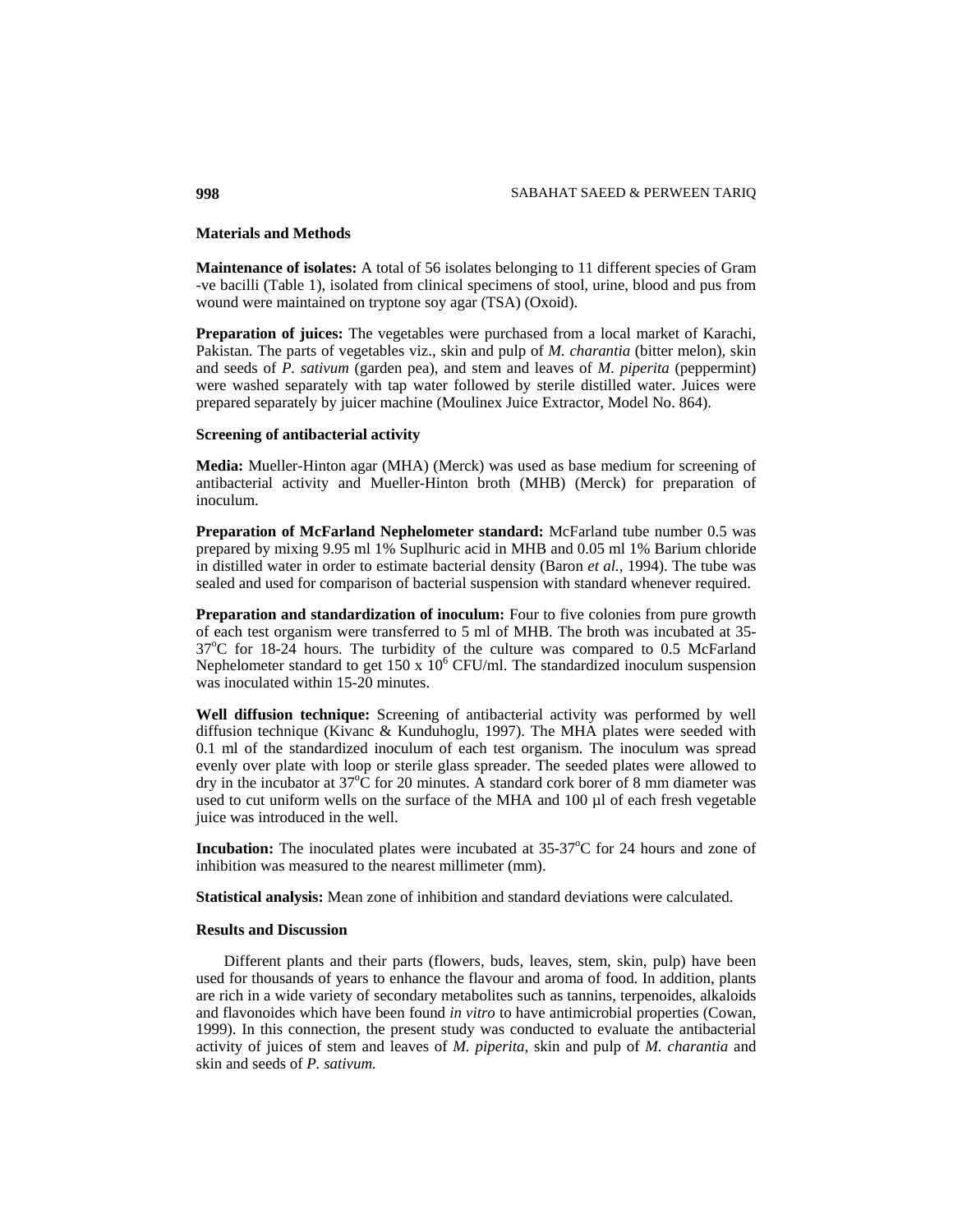| S. No.         |                                                                                                       |                |                                                                                         |                  |                                                                                   |                  | Mean zone of inhibition in mm and standard deviation (SD) |                  |
|----------------|-------------------------------------------------------------------------------------------------------|----------------|-----------------------------------------------------------------------------------------|------------------|-----------------------------------------------------------------------------------|------------------|-----------------------------------------------------------|------------------|
|                | Name of                                                                                               | No. of         |                                                                                         |                  | C                                                                                 |                  | ⊡                                                         | Þ                |
|                | organisms                                                                                             | isolates       | $Mean + SD$                                                                             | $Mean \pm SD$    | $Mean \pm SD$                                                                     | $Mean \pm SD$    | SD<br>$Mean \pm$                                          | SD<br>$Mean \pm$ |
|                | E. coli                                                                                               | $\overline{9}$ | $16.84 \pm 2.11$                                                                        | $16.43 \pm 3.41$ | $16.25 \pm 3.26$                                                                  | $16.37 \pm 3.07$ | $16.14 \pm 3.70$                                          | $16.38 \pm 3.56$ |
| 2.             | K. pneumoniae                                                                                         |                | $16.82 \pm 2.33$                                                                        | $16.91 \pm 2.87$ | $15.91 \pm 2.15$                                                                  | $15.64 \pm 2.46$ | $16.64 \pm 2.01$                                          | $17.00 \pm 2.41$ |
|                | P. aeruginosa                                                                                         | కి             | $15.67 \pm 1.05$                                                                        | $17.11 \pm 1.45$ | $15.89 \pm 1.45$                                                                  | $15.22 \pm 1.87$ | $15.00 \pm 1.70$                                          | $18.11 \pm 0.99$ |
|                | S. typhi                                                                                              | S              | $16.00 \pm 0.82$                                                                        | $16.00 \pm 0.82$ | $15.67 \pm 1.25$                                                                  | $16.33 \pm 0.47$ | $16.33 \pm 0.47$                                          | $16.67 \pm 0.94$ |
| 5.             | S. paratyphi A                                                                                        | 5              | ł<br>16.00                                                                              | ł<br>18.00       | ł<br>14.00                                                                        | ł<br>19.00       | ł<br>17.00                                                | H<br>19.00       |
| Ġ.             | B<br>S. paratyphi                                                                                     | 5              | ł<br>15.00                                                                              | H<br>16.00       | I<br>15.00                                                                        | I<br>17.00       | ł<br>18.00                                                | H<br>18.00       |
|                | P. mirabilis                                                                                          | SO             | $14.00 \pm 1.10$                                                                        | $14.60 \pm 1.50$ | $16.00 \pm 2.19$                                                                  | $15.40 \pm 2.33$ | $16.20 \pm 0.75$                                          | $17.00 \pm 1.55$ |
| 8.             | P. vulgaris                                                                                           | 5              | ł<br>20.00                                                                              | ł<br>18.00       | ł<br>14.00                                                                        | I<br>17.00       | ł<br>16.00                                                | t<br>16.00       |
| 9.             | S. dysenteriae                                                                                        | 5              | ł<br>16.00                                                                              | I<br>19.00       | I<br>17.00                                                                        | I<br>17.00       | I<br>15.00                                                | I<br>17.00       |
| $\overline{0}$ | Y. enterocolitica                                                                                     | 5              | I<br>15.00                                                                              | I<br>17.00       | I<br>14.00                                                                        | I<br>17.00       | ł<br>16.00                                                | I<br>18.00       |
|                | E. aerogenes                                                                                          | 3              | $16.75 \pm 1.09$                                                                        | $16.25 \pm 0.83$ | $17.25 \pm 0.83$                                                                  | $16.00 \pm 0.71$ | $17.25 \pm 0.83$                                          | $16.50 \pm 1.12$ |
|                | Total                                                                                                 | 56             | $16.30 \pm 2.02$                                                                        | $16.39 \pm 3.16$ | $15.88 \pm 2.24$                                                                  | $16.16 \pm 2.17$ | $15.82 \pm 3.56$                                          | $17.24 \pm 0.87$ |
|                | of P. sativum<br><b>Key:</b> $A =$ Juice of skin of <i>P</i> . <i>sativum</i><br>$B = Juice$ of seeds |                | $D =$ Juice of pulp of <i>M. charantia</i><br>$C =$ Juice of skin of M <i>charantia</i> |                  | $F =$ Juice of leaves of M. piperita<br>$E =$ Juice of stem of <i>M. piperita</i> |                  |                                                           |                  |

ANTIBACTERIAL ACTIVITIES OF *MENTHA*, *PISUM* AND *MOMORDICA* **999**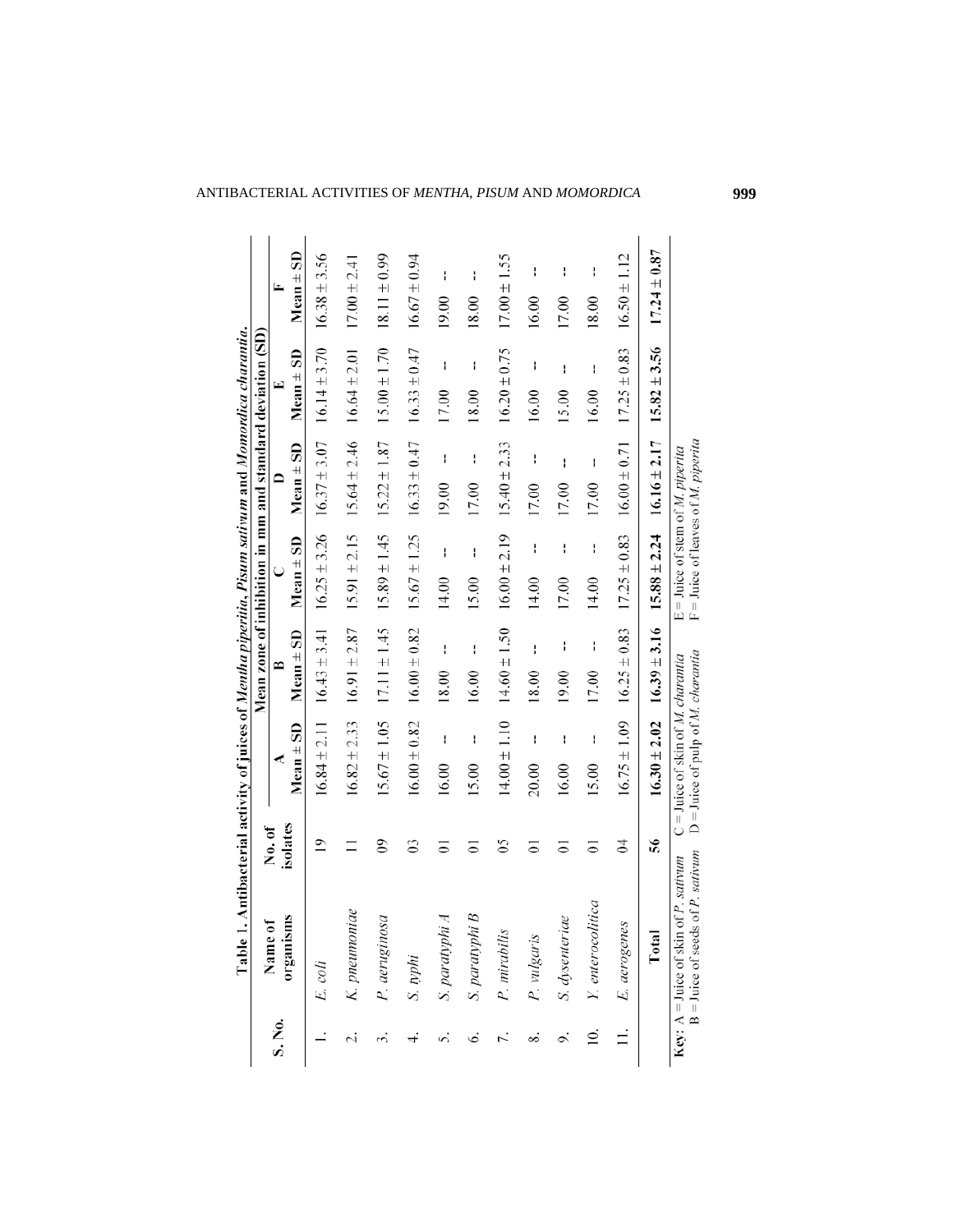The juice of leaves of *M. piperita* exhibited highest antibacterial activity (17.24 mm  $\pm$  0.87 SD) while juice of stem exhibited least antibacterial activity (15.82 mm  $\pm$  3.56 SD) (Table 1). It has been documented in the literature that *Mentha piperita* is used internally as a tea, tincture, oil or extracts, and applied externally as a rub or liniment. Herbalists consider it as an astringent, antiseptic, antipuritic, antipasmodic, anticatarrhal, antimicrobial, rubefacient, stimulant and emmenagogue (Gardiner, 2000). The principal active constituents of *Mentha piperita* are the essential oils, which comprise about 1% of the herb. The oils are dominated by monoterpenes, mainly menthol, menthone, and their derivatives (e.g., isomenthone, neomenthol, acetylmenthol, pulegone). These essential oils dilate peripheral blood vessels and inhibit bacteria. Its oils especially menthol have a broad spectrum antibacterial activity since Gram +ve and Gram -ve bacteria were found susceptible to the oils (Pattnaik *et al.,* 1997).

Both pulp and skin of *M. charantia* were found effective against tested organisms with 16.16 mm  $\pm$  2.17 SD, and 15.88 mm  $\pm$  2.24 SD average zone of inhibition respectively (Table 1). Its active constituents are 5-a-stigmasta-7, 25-dien-3-b-ol, elasterol and lanosterol which may be responsible for its antibacterial activity. Leaf extracts of *M. charantia* showed broad spectrum antimicrobial activity since various water, ethanol and methanol extracts of the leaves have exhibited antibacterial activities against *E. coli, Staphylococcus*, *Pseudomonas*, *Salmonella*, *Streptobacillus*. Besides, extract of the entire plant has shown antiprotozoal activity against *Entamoeba histolytica* and its fruit extract has demonstrated antibacterial properties against *Helicobacter pylori*, the bacteria causing stomach ulcer. In addition to these properties, it has also been used as appetite stimulant, a treatment for gastrointestinal infection and to lower blood sugar in diabetics. Its use for the treatment of certain types of cancer and viral infections has also been reported (Derrida, 2003).

Juices of skin and seeds of *P. sativum* were found effective against tested organisms with 16.30 mm  $\pm$  2.02 SD and 16.39 mm  $\pm$  3.16 SD average zone of inhibition respectively (Table 1). Pea is a major vegetable found in all temperate zone countries. Beside nutrient components, legume seeds are rich in phenolic antioxidants. Proanthocyanidine (condensed tannins) are the predominant phenolic compound. Legume seeds also contain phenolic acids (hydroxybenzoic and hydroxycinnamic acid) (Troszynska & Ciska, 2002) and phenolic phytochemicals, phytoalexins) (Ho *et al*., 2003). In this connection, Ho *et al*., (2003) also reported that Phytoalexins in phenolics extract of sprouted pea (*Pisum sativum*) contributed to the antimicrobial activity against *Helicobacter pylori. P. sativum* has value in the treatment of acne. For this purpose, face masks made from crushed fresh fruits are used in cases of acne and faded, wrinkled skin (Chiej, 1988). However, substantial research about its antibacterial properties against other bacteria is lacking in the literature.

As the work for the development of herbal medicines is in progress worldwide, the present report will help in the isolation of new products/drugs. Besides, the same may also be used for self medication in domestic settings.

## **References**

Baron, E.J., L.R. Peterson and S.M. Finegold. 1994. *Bailey and Scott's Diagnostic Microbiology, 9th edition.*the C.V Mosby company, pp. 333-351.

Blot, S., D.D. Bacquer, E. Hoste, P. Depuydt, K. Vandewoude, J. D. Waele, D. Benoit, J. Schuijmer, F. Colardyn and D. Vogelaers. 2005. Influence of matching for exposure time on